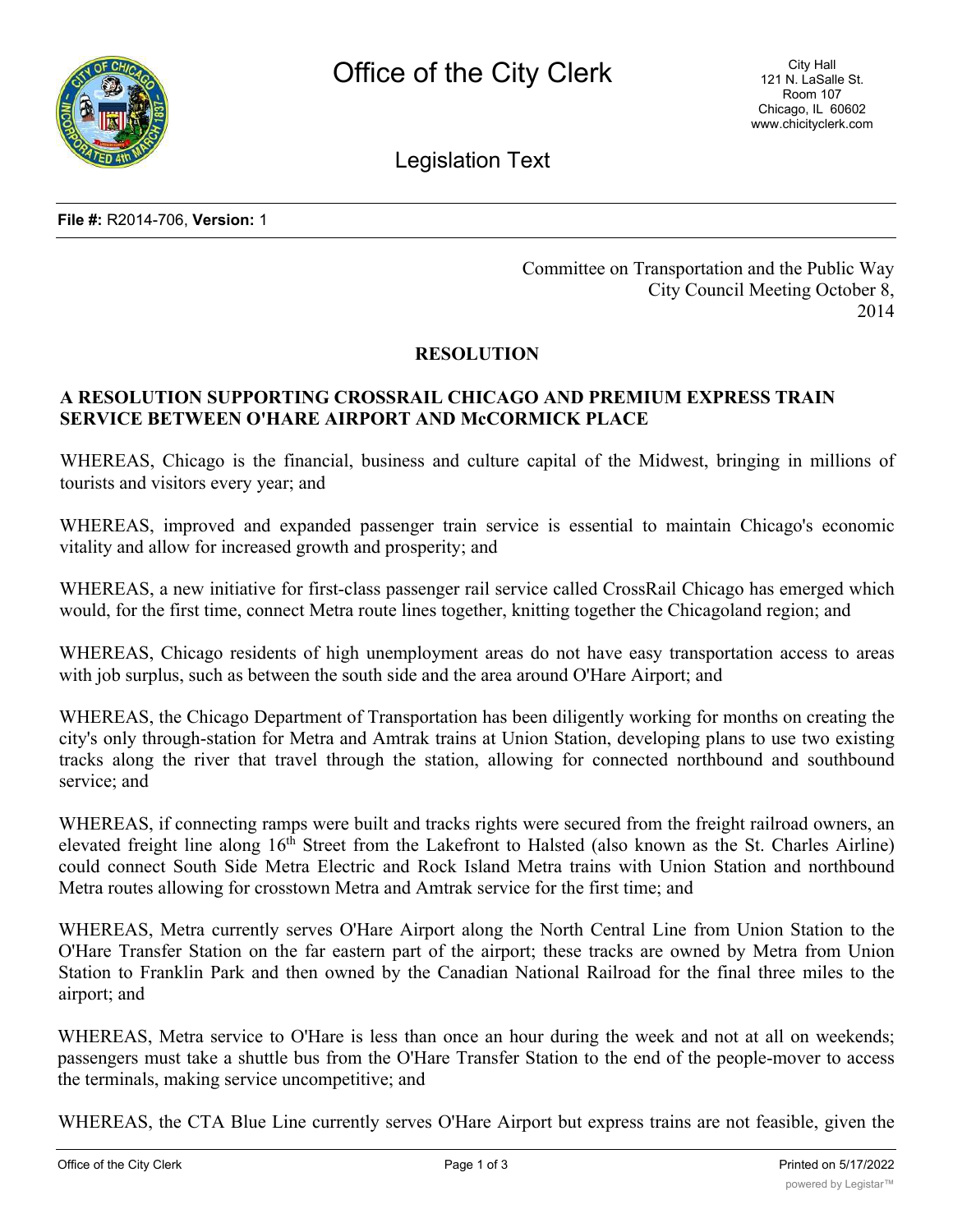limited capacity of the tunnels; and

WHEREAS, a Department of Aviation blue ribbon study in the last year of the Daley Administration considered whether a privately financed express train could be built along CTA right-of-way, recognizing the high unmet demand for premium train service from O'Hare and that our competitor cities around the world offer premium train service from their airports to their downtowns, but capacity constraints in the tunnels make such express service unfeasible; and

WHEREAS, the Chicago Department of Aviation is extending the people-mover all the way to the edge of the Metra O'Hare Transfer Station as part of a new consolidated rental car facility directly adjacent to the Metra O'Hare Transfer State, allowing for the first time in the history of O'Hare Airport convenient access to the terminals for Metra passengers; and

WHEREAS, current plans for the Department of Aviation's consolidated rental car facility, however, do not include a multi-modal train station as part of the O'Hare Transfer Station to take advantage of this once-in-ageneration opportunity to connect Metra passengers with the jobs and flights of O'Hare and instead only construct a parking lot; and

WHEREAS, Chicago is currently undergoing a nationwide search for the next Commissioner of the Department of Aviation who will have the opportunity to create a new direction, making the timing excellent for a study of premium Metra/Amtrak service from O'Hare to Union Station and McCormick Place; and

WHEREAS, London's Heathrow Express premium train service could serve as a model for Chicago as the premium trade operator is a profitable enterprise wholly owned by Heathrow Airport that runs an express train every 15 minutes along tracks owned by another public agency for a price between \$34 and \$45; and

WHEREAS, the Department of Aviation is one of the country's most innovative contracting public agencies, regularly procuring design-build-maintain-operate-finance contracts and many variations thereof, providing an opportunity to leverage the city's intellectual capital in innovative service delivery and concession models in procuring premium train service to the airport; and

WHEREAS, traffic congestion on the Kennedy and Dan Ryan Expressways is a permanent source of frustration and economic waste, with airport traffic a significant factor in increasing that congestion; increasing and improving train service can draw drivers and taxi passengers off the expressway, reducing traffic congestion and its corresponding high cost of wasted time from those who do drive and ; and

WHEREAS, Amtrak service from the entire Midwest to Chicago terminates in Union Station, but with the use of through tracks and a multi-modal train station built at O'Hare, Amtrak service could also serve O'Hare airport, diverting even more cars from our expressways and making O'Hare a more competitive airport; and

WHEREAS, the Illinois Senate, Illinois House and Cook County Board of Commissioners have all passed resolutions in favor of CrossRail Chicago; and